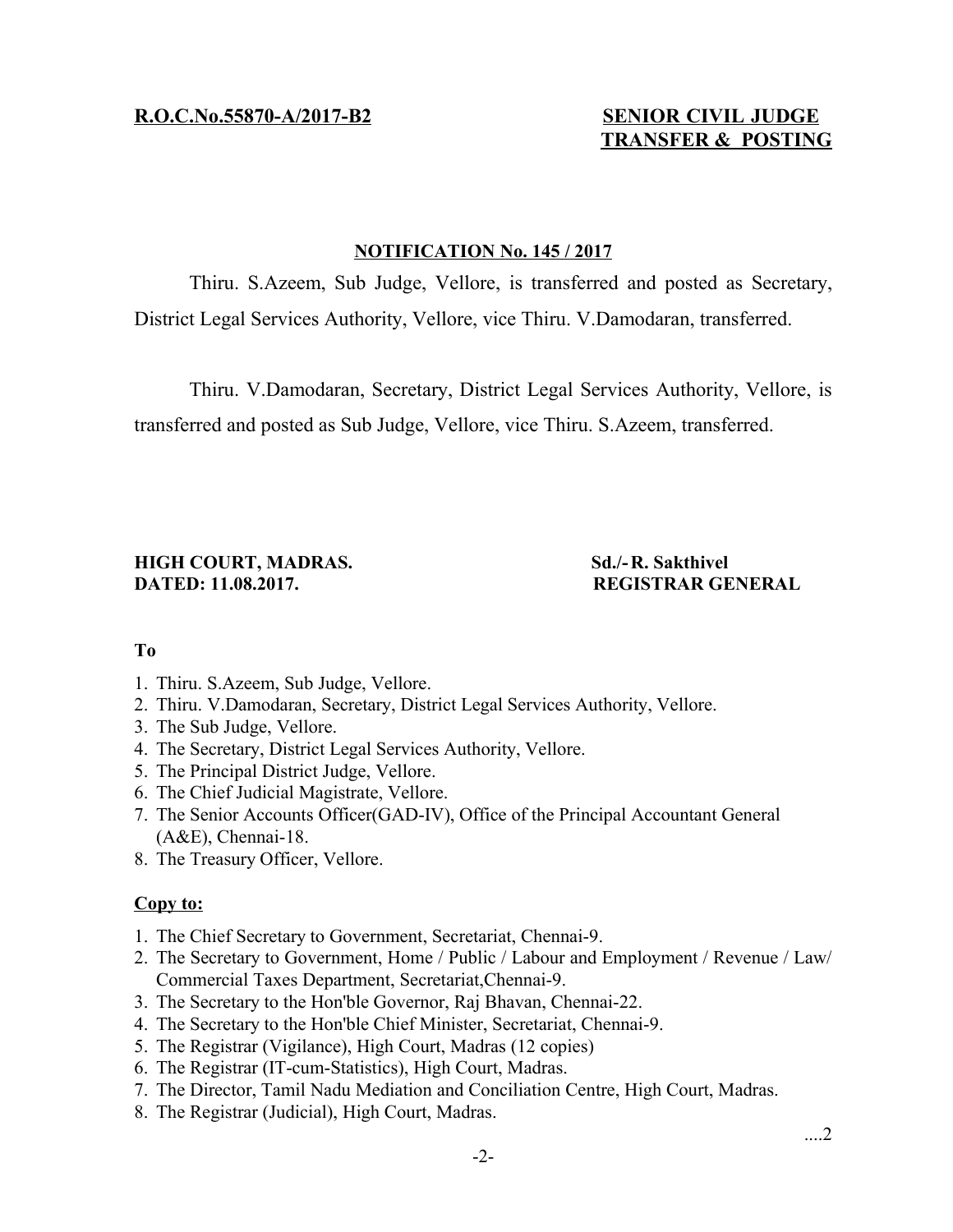- 9. The Registrar (Management), High Court, Madras.
- 10.The Registrar (Special Cell), High Court, Madras.
- 11.The Registrar-cum-Private Secretary to the Hon'ble The Chief Justice, High Court, Madras.
- 12.The Registrar (District Judiciary), High Court, Madras.
- 13.The Additional Registrar -I (Vigilance), High Court, Madras.
- 14.The Registrar (Administration), High Court, Madras.
- 15.The Registrar-cum-Special Officer (Liaisoning), High Court, Madras.
- 16.The Registrar (Recruitment), High Court, Madras.
- 17.The Official Assignee, High Court, Madras.
- 18.The Additional Registrar General, Madurai Bench of Madras High Court, Madurai.
- 19.The Additional Registrar-II (Vigilance), Madurai Bench of Madras High Court, Madurai.
- 20.The Registrar (Judicial), Madurai Bench of Madras High Court, Madurai.
- 21.The Registrar (Administration), Madurai Bench of Madras High Court, Madurai.
- 22.The Additional Registrar (IT & Statistics), Madurai Bench of Madras High Court, Madurai.
- 23.The Director, Tamil Nadu State Judicial Academy, No.30 (95), P.S.K.R.Salai (Greenways Road), R.A.Puram, Chennai-28.
- 24.The Member Secretary, Tamil Nadu State Legal Services Authority, Chennai.
- 25.The Secretary, Tamil Nadu Judicial Officers Association, Chennai.
- 26.The Deputy Director, Regional Centre of Judicial Academy, No.251, Scheme Road, Race Course, Coimbatore – 641 018.
- 27.The Deputy Director, Regional Centre of Tamil Nadu State Judicial Academy, Alagar Koil Road, K.Pudur, Madurai-625 002.
- 28.The Chief Accounts Officer, High Court, Madras.
- 29.The Assistant Registrar, Admn.II / Admn.III / Admn.IV / Per.Admn. / A.S. / Rules / Computer / Pondicherry, High Court, Madras.
- 30.The Section Officer, 'C' / Computer / 'C1' / 'D' / 'F' / 'G' / Budget / 'B5' / 'J' / Library / Stationery Sections / Legal Cell, Server Room, High Court, Madras.
- 31.The Technical Director, NIC, High Court, Madras.
- 32.The Section Officer, "B" Section, Madurai Bench of Madras High Court, Madurai.
- 33.The Record Keeper, A.D. Records, High Court, Madras.

 $+$  Spare 5.